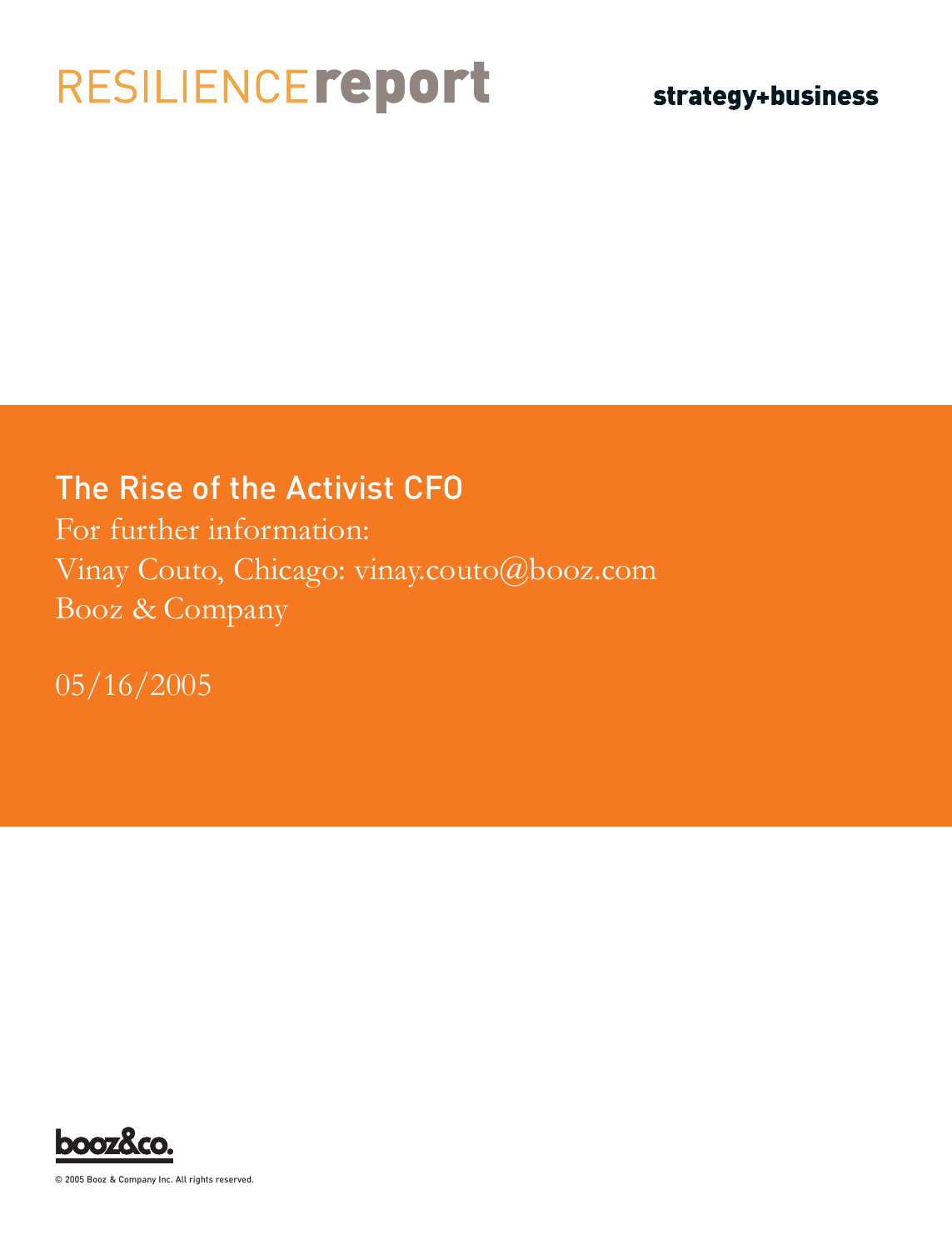# The Rise of the Activist CFO

An ongoing survey finds that "activist" chief financial officers are becoming strategic assets to their companies — a change in job description that may not only improve their company's performance but also enhance their career options.

**by Vinay Couto, Frank Galioto, and Mark J. Moran**

**The State of the Pitney Bowes CFO**<br>Bruce Nolop talk about it, the<br>role of the chief financial offi-<br>cer has undergone a radical change Bruce Nolop talk about it, the role of the chief financial officer has undergone a radical change. "Controllership is an essential part of the CFO's role," Mr. Nolop says in *The Activist CFO — Alignment With Strategy, Not Just With the Business*, a new report by Booz Allen Hamilton and CFO Research Services. "But what's important now more than ever is to be…not just a business partner but also an alter ego to the CEO — to really influence and deliver on strategy." (To download a PDF of the report, visit www.strategy-business.com/media/ file/rr00019-cfo.pdf)

Why the shift? Put simply, a sharply altered business landscape dictated it. Investors have less tolerance for companies that cannot deliver on promised growth and earnings. Regulators and prosecutors have come down hard on companies in an effort to restore confidence in the transparency of reporting to the capital markets. And as CEOs are challenged by the external market and their boards of directors, they increasingly need a trusted advisor to help develop and execute corporate strategy.

As a result, it's no longer sufficient for the CFO to focus solely on aligning the finance function — the initiatives pursued to track and report results, to allocate capital, to ensure control and compliance, and to support decision making — with the business; the CFO must also play an activist role in shaping the business's operations to achieve the company's overall strategic mission. In other words, CFOs must help ensure that the entire enterprise delivers on its commitments, a responsibility that goes well beyond supporting the business with information and analyses.

To examine the new CFO agenda, Booz Allen and CFO Research Services are conducting a continuing online survey of senior financial executives about the role of finance within their companies. Since January 2005, more than 1,600 senior financial executives from around the world have offered their input, including more than 800 respondents with the CFO title. Nearly half of the respondents are from companies with revenues exceeding \$500 million. *The Activist CFO* is based on an analysis of these initial responses.

In perhaps the best illustration of the increasingly powerful link between the finance team's agenda and overall corporate strategy, more than 40 percent of senior finance executives said that they and their teams are activists — that is, they are involved in more than simply accounting, control, and business decision support. And to amplify what this means in terms of the CFO's enhanced executive responsibilities, more than 60 percent of respondents from activist CFO companies have increased their interaction with the board over the past two years. Equally important, among all respondents — activist and non-activist companies — as many as 44 percent said that the CFO interacts with the board of directors significantly more today than two years ago.

In the survey, senior finance executives are asked to answer a brief questionnaire about their companies' strategies and the challenges and obstacles they face in executing their agendas. From the responses, we are able to segment participants into four broad CFO profiles based on the priorities of their finance teams. They are: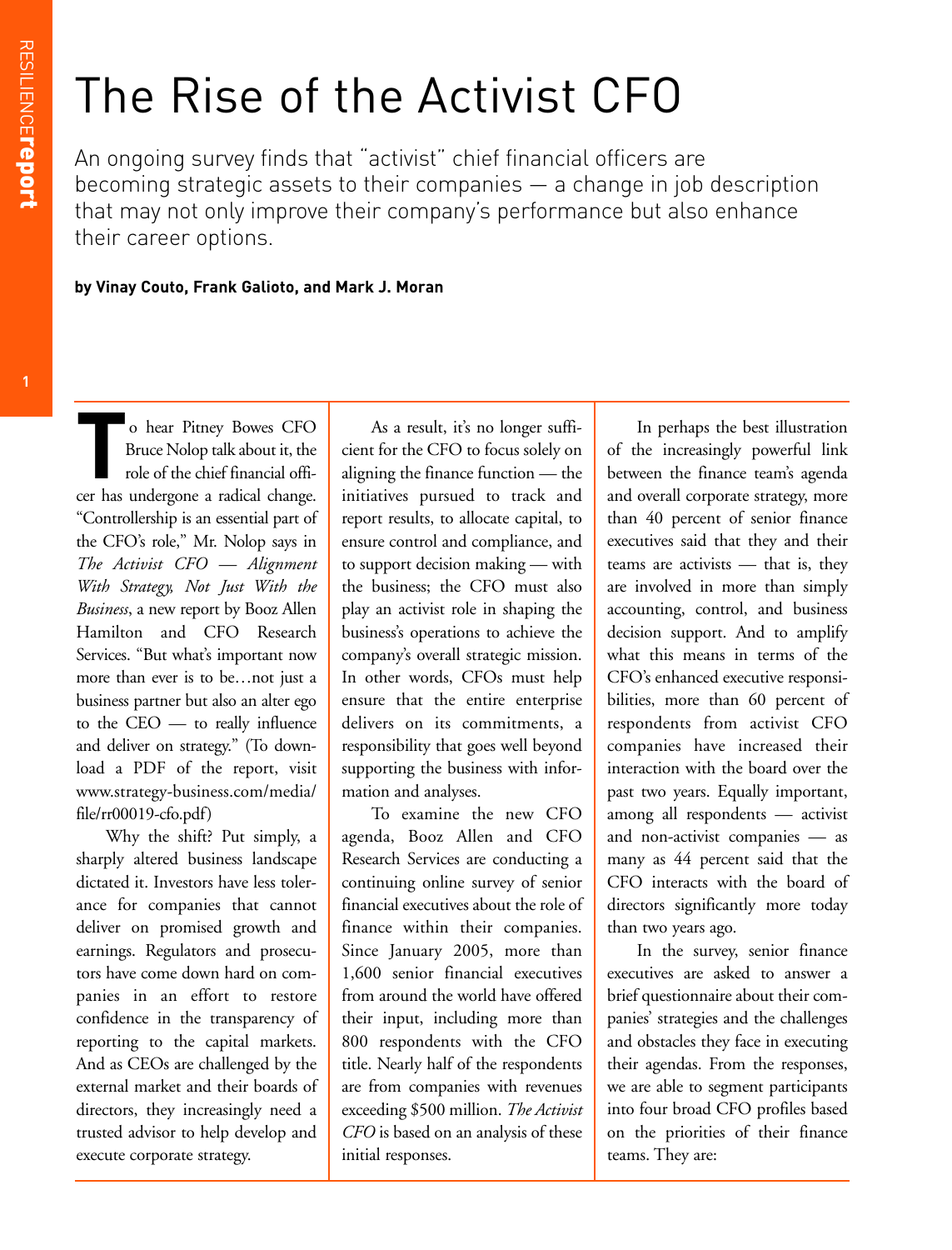$\overline{2}$ 

**1. Growth Navigators (52 percent):** CFOs who work closely with CEOs to map an aggressive course to profitable growth through acquisition or organic channels. Most often found in banking, pharmaceuticals, high tech, and professional services. Top barriers to change: outmoded business intelligence, fragmented technology, and unsophisticated processes for resource/capital prioritization.

**2. Execution Maestros (28 percent):** CFOs who focus on operational excellence and instill in their companies the discipline to do more with less. Most often found in energy, insurance, transportation, retail, and hotels/restaurants/leisure. Top barriers to change: outmoded business intelligence, fragmented technology, and unsophisticated processes, along with difficult corporate culture.

**3. Turnaround Surgeons (12 percent):** CFOs who step in under close scrutiny to make difficult decisions that others often will not make — with the goal of restoring ailing companies to financial health. Most often found in automotive, capital goods, consumer durables, food/beverage/tobacco, and telecommunications. Top barriers to change: outmoded business intelligence, inability to change corporate culture, and resource constraints.

**4. Business Model Transformers (8 percent):** CFOs who identify opportunities for strategic innovation and take advantage of them by recasting their companies' business models and organizations. Most often found in health care, consumer goods, real estate, and diversified financial services. Top barriers to change: despite external problems, these companies wrestle with both internal barriers, such as an intractable corporate culture and unevenness in their finance teams' "consultative smarts," and external barriers, such as outmoded business intelligence and fragmented technology.

An intriguing aspect of the new CFO agenda is the correlation between activism and higher expectations in a company, and how that correlation may translate into a greater degree of career mobility for CFOs. Of respondents indicating increased board interaction — a key sign of activism — 38 percent also acknowledged a need to overhaul their company's operating model; 30 percent revealed external pressure from analysts for change; and 27 percent reported significant executive turnover. The respondents with no change in board relations indicated significantly less company distress.

Although we don't believe that a trend is under way for the CFO to usurp power from the CEO, recent executive appointments suggest that activist CFOs, because of their increasing work in dealing with the business's most fundamental strategic problems, are ideally positioned for a promotion. A growing number of companies — Smith Barney, Pacific Gas & Electric, Pfizer, Metro-Goldwyn-Mayer, Philips-Van Heusen, EMI, and Disney Cruise Lines among them — have promoted CFOs to top spots to guide their companies through strategic change. And recently, in the case of two of the highest profile CEO vacancies, at Hewlett-Packard and Boeing, corporate boards chose their CFOs as interim chiefs while they searched for a permanent replacement.  $\div$ 

#### **Vinay Couto**

(couto\_vinay@bah.com) is a vice president with Booz Allen Hamilton in Chicago. He works with Fortune 500 companies on restructuring their organizational models and business processes in response to major strategic shifts, such as acquisitions, spinoffs, and globalization.

#### **Frank Galioto**

(galioto\_frank@bah.com) is a principal with Booz Allen Hamilton in Chicago. He assists clients with organizational transformation, finance and corporate headquarters effectiveness, corporate planning, and performance management.

#### **Mark J. Moran**

(moran\_mark@bah.com) is a vice president with Booz Allen Hamilton in Cleveland. A specialist in strategic leadership, he helps clients design and implement management systems that improve corporate performance.

#### **To take the CFO survey, go to www.cfoagenda.com.**

After filling out a brief questionnaire, financial executives receive instant feedback about which CFO profile they fit into and which CFO agenda is right for them.

#### **To download a PDF of the full report,**

The Activist CFO — Alignment With Strategy, Not Just With the Business, based on the initial 1,600 survey responses, visit www.strategy-business.com/media/ file/rr00019-cfo.pdf.

#### **Resources**

Vinay Couto, Irmgard Heinz, and Mark J. Moran, "Not Your Father's CFO," *s+b,* Spring 2005; www.strategy-business.com/article/05104

Paul F. Kocourek, Christian Burger, and Bill Birchard, "Corporate Governance: Hard Facts about Soft Behaviors," *s+b,* Spring 2003; www.strategy-business.com/article/8322

Kris Frieswick, "Hard Times: Why Finance Executives Are Overworked and Under Stress," *CFO,* Nov. 1, 2004; www.cfo.com/article.cfm/3329236